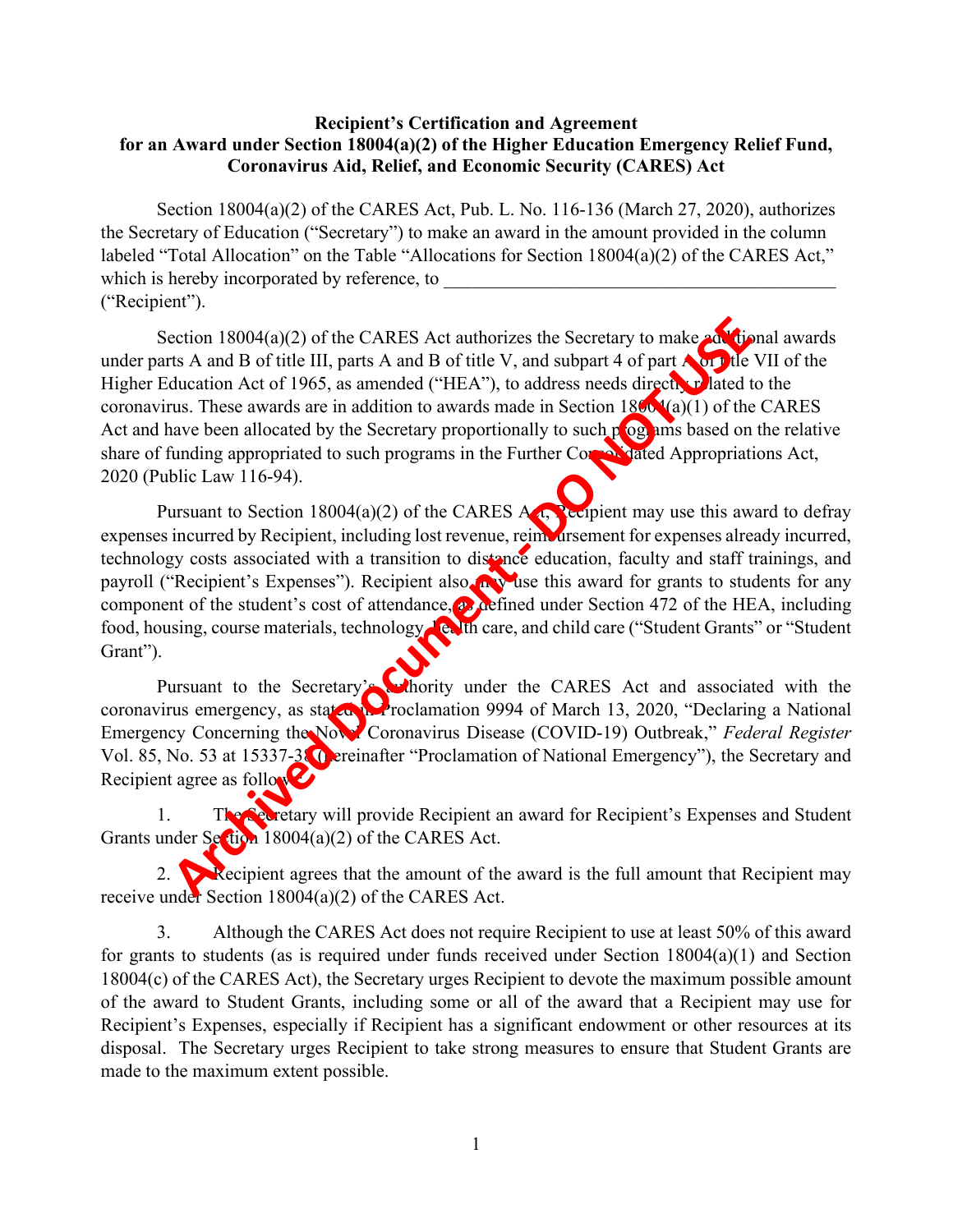acknowledges, and agrees that: 4. In consideration for the award and as conditions for its receipt, Recipient warrants,

(a) The funds shall be used solely for the purposes authorized in Section  $18004(a)(2)$  of the CARES Act.

(b) Recipient must submit this Certification and Agreement on or before September 30, 2020 through the website, [grants](https://grants.gov)[.gov \(https://www.grant](https://www.grants.gov/)s.gov).

 extent practicable, Recipient will pay all of its employees and contractors during the period of any (c) Consistent with Section 18006 of the CARES Act, Recipient agrees that to the greatest disruptions or closures related to the coronavirus. The Department would not consider the following to constitute Recipient's Expenses and, therefore, would not view them as allowable expenditures: senior administrator and/or executive salaries, benefits, bonuses, contracts, incentives; stock buybacks, shareholder dividends, capital distributions, and stock options; and any other cash or other benefit for a senior administrator or executive.

(d) Recipient's Expenses must have been first incurred on or after March 13, 2020, the date of the Proclamation of National Emergency.

 (e) If Recipient is a Historically Black College and University or a Minority Serving Institution, then consistent with Section 18004(d)(2) of the CARES Act, Recipient may use prior cost documentation as required by 2 CFR 200.302 and 2 CFR 200.333 to separately account for prior awards provided under Titles III, V, and VII of the HEA to prevent, prepare for, and respond to coronavirus. Should Recipient avail itself of this flexibility, it must maintain appropriate records and award funds used to prevent, prepare for, and respond to coronavirus.

 future under Sections 15011(b)(2) and Section 18004(e), including but not limited to reporting on the (f) Recipient will comply with all reporting requirements including those in Section 15011(b)(2) of Division B of the CARES Act and submit required quarterly reports to the Secretary, at such time and in such manner and containing such information as the Secretary may reasonably require (See also 2 CFR 200.327-200.329). The Secretary may require additional reporting in the use of the award for Recipient's Expenses, demonstrating such use was in accordance with Section 18004(a)(2), accounting for the amount of reimbursements to Recipient for costs related to refunds made to students for housing, food, or other components of the student's cost of attendance that Recipient could no longer provide, and describing any internal controls Recipient has in place to ensure that funds were used for allowable purposes and in accordance with cash management principles. For grants made to students, the Recipient should maintain records on how grants were distributed to students, how the amount of each grant was calculated, and any instructions or directions given to students about the grants. Recipient also should maintain records on the amount of each grant awarded to each student for production only upon the request of a federal agency.

(g) Recipient shall comply with all requirements in Attachment A to this Certification and Agreement.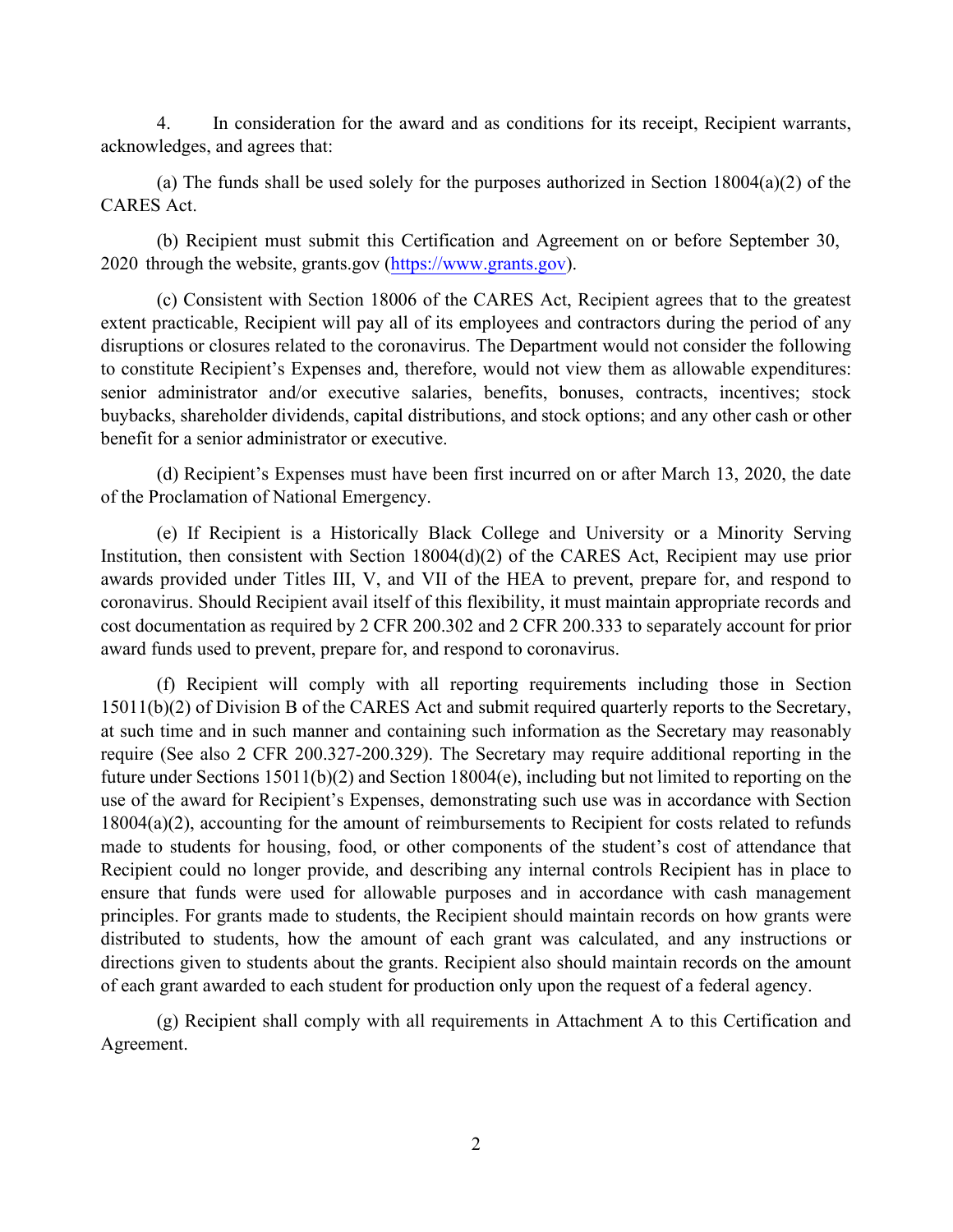(h) Recipient shall promptly and to the greatest extent practicable use the award for Recipient's Expenses and Student Grants by one year from the date of this Certification and Agreement, and document its efforts to do so as part of the report specified in subsection (e) above.

 when requested, whether by (i) the U.S. Department of Education and/or its Inspector General; or (ii) any other federal agency, commission, or department in the lawful exercise of its jurisdiction and (i) Recipient shall cooperate with any examination of records with respect to the award for Recipient's Expenses and Student Grants by making records and authorized individuals available authority.

(j) Recipient's failure to comply with this Certification and Agreement, its terms and conditions, and/or all relevant provisions and requirements of the CARES Act or any other applicable law may result in Recipient's liability under the False Claims Act, 31 U.S.C. § 3729, *et seq.*; OMB Guidelines to Agencies on Governmentwide Debarment and Suspension (Nonprocurement) in 2 CFR part 180, as adopted and amended as regulations of the Department in 2 CFR part 3485; 18 USC § 1001, as appropriate; and all of the laws and regulations referenced in Attachment A, which is incorporated by reference hereto.

RECIPIENT or Authorized Representative of Recipient \_\_\_\_\_\_\_\_\_\_\_\_\_\_\_\_\_\_\_\_\_\_\_\_\_\_\_\_

OPEID Number \_\_\_\_\_\_\_\_\_\_\_\_\_\_\_\_\_\_\_\_

**DATE** DATE QUARE THE SERVE OF STRIKE SERVER SERVER SERVER SERVER SERVER SERVER SERVER SERVER SERVER SERVER SERVER S